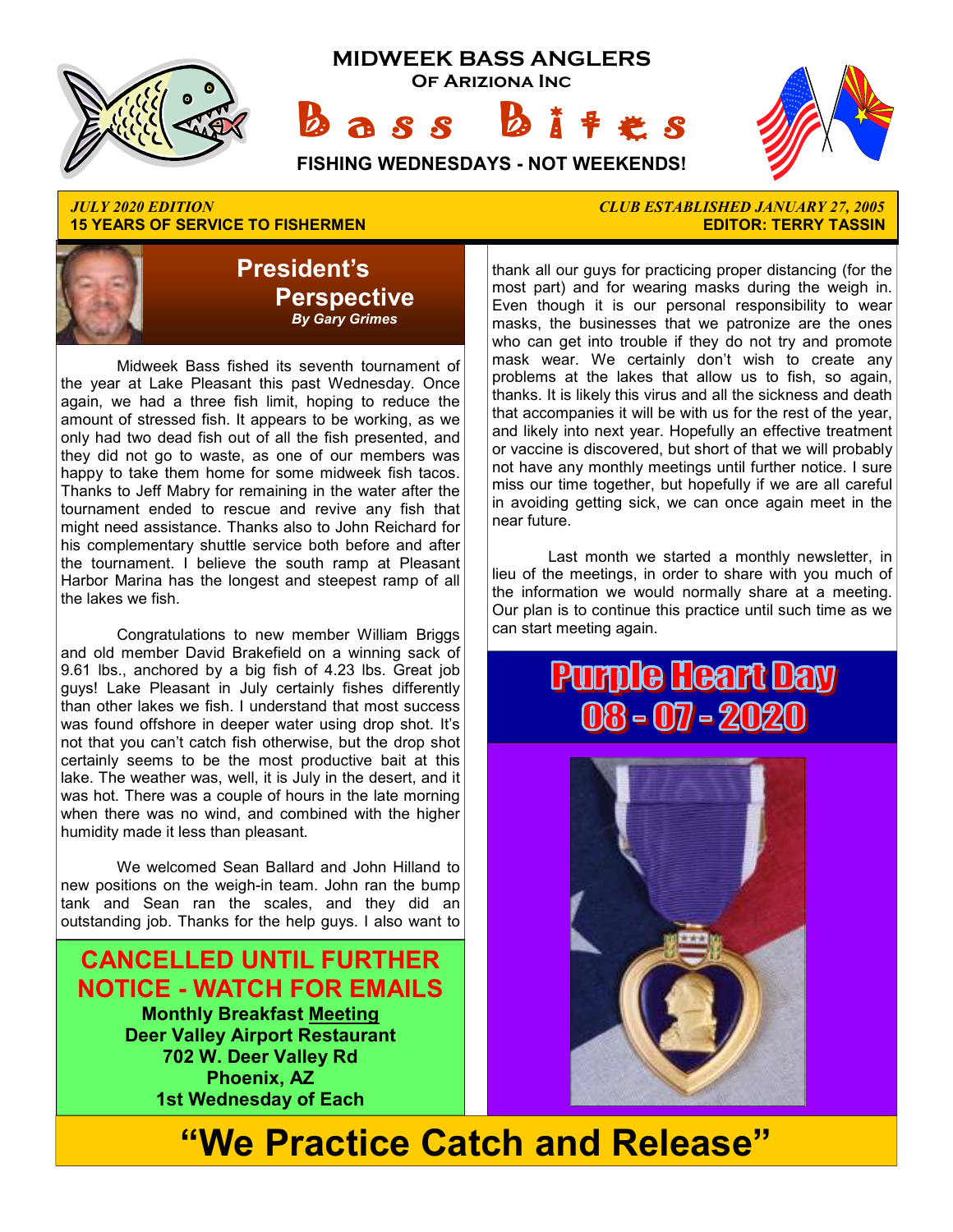It is again time to finalize our 2021 tournament schedule, and I will be sending out a brief survey in order to get your input. It will happen soon. The new tournament entry is now live on the website, effective for our next tournament. Remember, no options, no five-pound pot, one single entry fee, all prizes split by the winning teams. That's all for now, hope to see you next month at Lake Pleasant again.



Another hot day in paradise! It was "a bit" warm but it was still bearable. Let's hear from our winners on how they caught their fish at Lake Pleasant this month. In case you are wondering why all the teams only weighed three bass the answer is during the hot summer months we go to a three fish limit to make it easier on the fish while in the livewell.

#### **Team Bill Briggs & David Brakefield Catch 4.23 lber Win 1st Place Team & 1st Place Big Fish**

Taking home **1st Place,** Team **Bill Briggs & David Brakefield** brought to the scales the winning creel of three bass weighing 9.61 lbs. Thanks to Bill's 4.23 lb bass the team also won **1st Place Big Fish** honors.

*Bill Briggs:* Being as this was my first tournament with the club, I was not sure what to say here. God blessed us today. I couldn't have asked for a better partner – David Brakefield. After he caught our first fish on a prop bait I switched from a buzz bait to my favorite top water lure and after a couple of casts caught two nice bass on the same cast. What a blast. I managed to catch

## **Next Meeting - Next Tournament**

Our next club meeting for 2020 scheduled for **Wednesday, 5 August** starting at 8:00 AM, at **Deer Valley Airport Restaurant** (just one mile north of I-101 at the intersection of 7th Ave & Deer Valley Road) **has been cancelled** due to the Corona Virus situation. Pairings will be announced by email when completed.

The next club points tournament is scheduled for **Lake Pleasant** on **19 August 2020.** Club launch headquarters and weigh-in location will be announced. Tournament hours are **Safe Light to 11 AM.** 



#### *1st Place David Brakefield & Bill Briggs*

our big bass on a drop shot just a few minutes before weigh-in.

 Thanks again David, and thank you all for letting me join you.

 *David Brakefield:* Wow, my first win with Midweek. It's hard to beat really good fishermen (you guys). I have to give the credit for this win to our new member and great fisherman, Bill Briggs. Bill had fished Pleasant a lot when he lived in Phoenix years ago. We pre-fished together on Tuesday and thought we had a top water bite with a buzz bait figured out, but that bite was not there early on Wednesday.

 We fished most of the morning without a bite but there were fish busting shad on the surface from time to time in the cove we were fishing. We were still working the top water a lot while mixing in some drop shot, crankbait, and Ned rig. I had on a Whopper Plopper and was just fixing to cast it when a fish boiled chasing shad that was within my casting distance. I cast the Whopper Plopper into the boil and caught a 2  $\frac{1}{2}$  pounder. We started watching for this action and soon after Bill cast his secret, no longer available, go-to top water lure into a boil and hooked two (2) bass - one on each hook. I netted them on the first try. That was a good thing too, because one of them came unhooked just as soon as we got them in the boat.

 We fished most of the day in a cove on the east side of the lake about a mile up from the launch ramp where we caught a couple of small fish. At about 10 o'clock the bass had pretty much stopped chasing the shad. We decided to cross the lake and fish some deeper water on the west side. We were fishing near the county campgrounds. Since we were the start boat we had an extra 15 minutes to fish. At 10:54 Bill hooked onto our 4 pounder using a drop shot rig with only 6 pound test line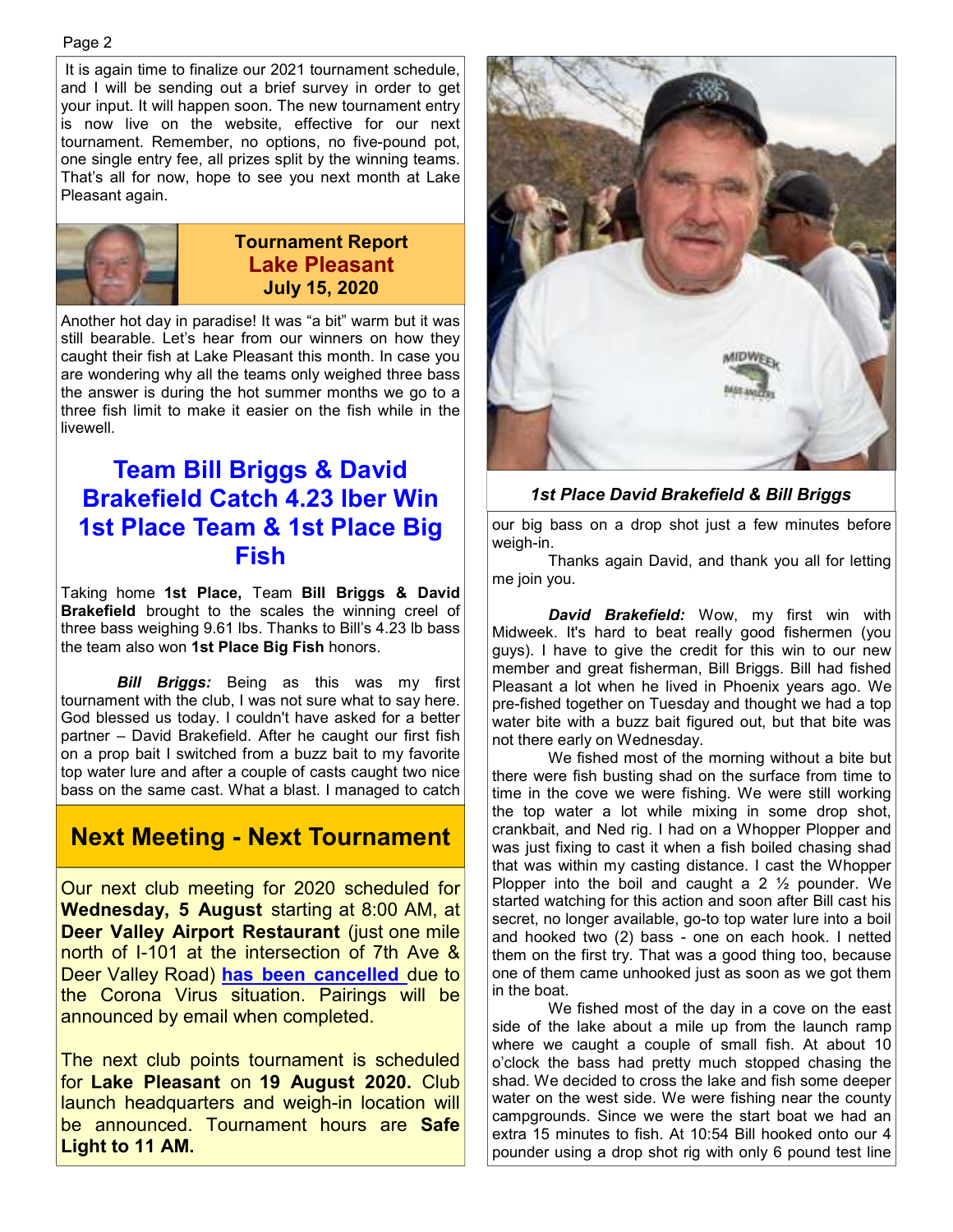on it. He kept the fish on and I netted the bass; we put it in the livewell and we headed to the scales. I want to thank "The Gary's" for running this well oiled machine, and their staff (the weigh-in crew too), for doing a great job to make them look so good.

 Watch out for Bill Briggs, you can expect to see him in the number one spot on the leader board again. Everyone stay safe.

#### **Gary Martlage & Donny Stevens Hump Hop For 2nd Overall**

In **2nd Place** Team **Gary Martlage & Tom Atherton**  weighed three bass for a total weight of 8.54 lbs. They also took 2nd Place Big Fish honors with a 3.64 lb bass.

 *Gary Martlage:* I had the pleasure of fishing with one of our newer members, Donny Stevens. We had a great time on Pleasant, even though we did not have a chance to pre-fish for the tournament. I did go out Monday to mark a few spots, knowing our plan was to fish underwater humps in the main lake. Tournament day, we started with topwater in the Sheriff's Cove area with not one strike. We proceeded to our spots marked from Monday, and did find one hump that held fish. We caught 8 fish during the short tournament, all nice quality fish, upgrading 4 times during the day. Drop Shot was our technique of choice with MMIII 4.5 inch Robo worms. We



*2nd Place Gary Martlage & Donny Stevens*

#### **Membership**

As of August 21, 2020 the Midweek Bass Anglers of Arizona consists of **123**  dues paid active members.

had our 3 fish limit by 8:30 and upgraded only once the rest of the tourney. Donny let me operate the net a lot, but I told him anyone can catch the fish, but it took a pro to operate the net as I did! We had a fun day, and I am looking forward to fishing with Donny anytime.

*Donny Stevens:* First off I would like to say thank you to Gary Martlage, I had a great time fishing with you. The day started off by getting to our first spot and throwing top water baits such as Vixens Whopper Ploppers and Mega Bass Dogx for the first hour with not even a bite. So in the words of Gary Martlage "it's time to go humping". The rest of the day was hump hopping with the normal techniques such as dropshot rig, Texas rig (morning dawn margarita mutilator) in deep water 20-50 feet. Fishing was slow but consistent for us. The fish were healthy and fought like tanks. All-in-all it was a very fun exciting day. I'd like to say thanks to Gary again and look forward to the next tournament.

#### **Team Hilland & Sapyta Fish Slow For 3rd Place Finish**

Team **John Hilland & David Sapyta** weighed three bass for 6.49 pounds and took home **Third Place** honors.

*John Hilland:* Congrats to William and David on a great 3 fish bag. I had the pleasure of being drawn with David Sapyta, what a great guy. David and I hit it off right from the start and worked really well together. His stories about his time in Vietnam and the service he provided our Great Country were incredible. Thank you to David and all of our Vets for your service. No real mystery to how we caught our fish. We started out with top water baits



*3rd Place David Sapyta & John Hilland*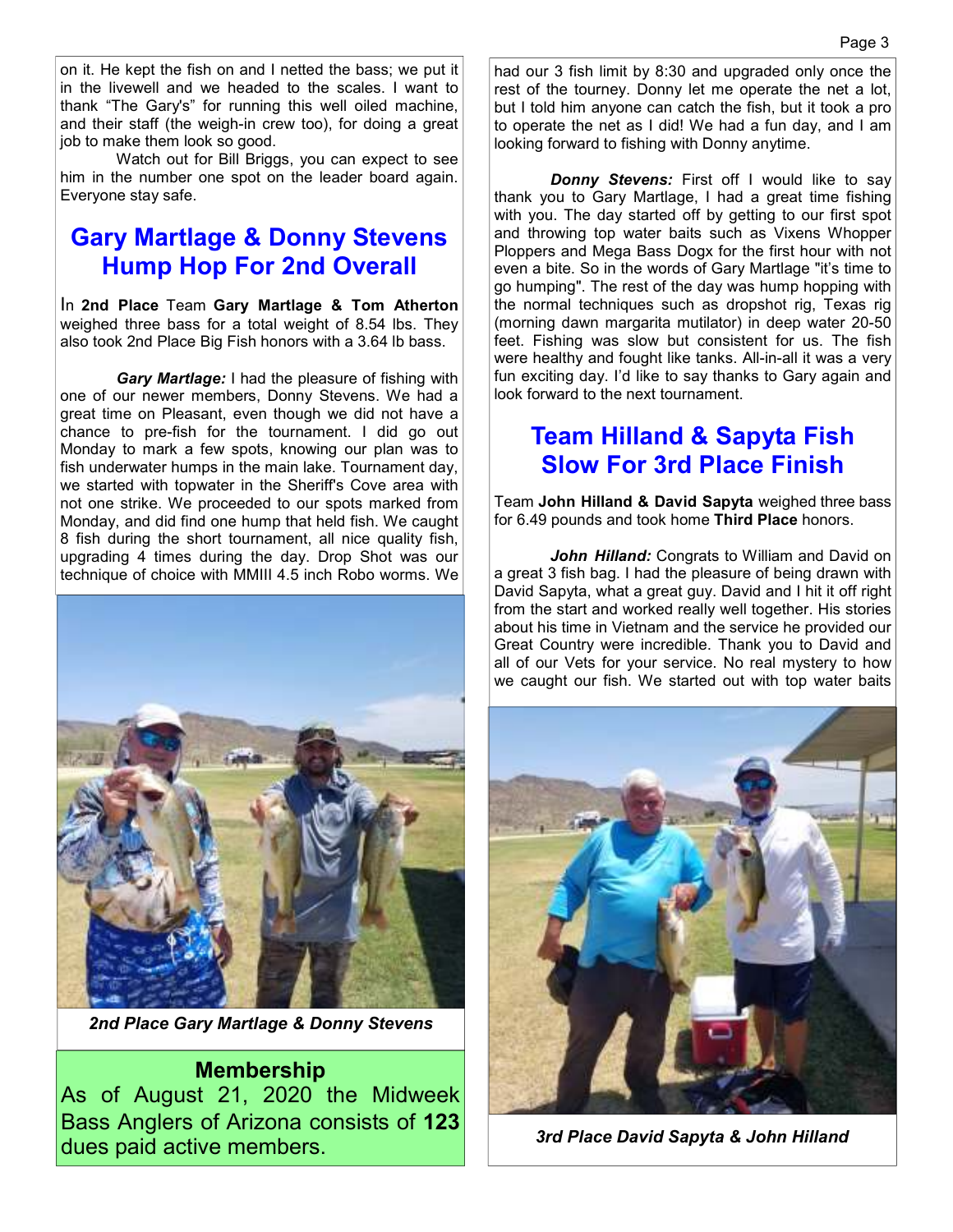and quickly switched up to drop shot and other plastics fished from about 15-30 feet on main lake islands and points. Most of our fish came on a hand poured worm that's incredibly soft and seems to mimic a shad. We didn't catch a bunch of fish but we did get a few good ones. Stay safe and I hope to see everyone next month.

#### **Team Floyd Vaughan & Howard Thomas Find Deep Fish To Finish 4th Overall**

Taking home **4th Place,** Team **Vaughan & Thomas**  weighed three fish for a total weight of 6.29 lbs.

*Howard Thomas:* Not much to say except "It was hot out there." Ninety-two degree water, my shower at home isn't that hot. If you like eating Arizona fish in the summer, they are all pre cooked when you catch them. Next month just bring your tarter sauce and tortillas and you can have fish tacos when you get off the lake.

 We fished hard and deep all morning only catching 4 fish; 3 of which we turned in for a 4th place



*4th Place Floyd Vaughan & Howard Thomas* 

#### **Tournament Statistics**

Forty-six contestants fished 6 hours each, bringing 49 bass to the scales for a total weight of 88.54 pounds with a 1.92 pound average total catch per fisherman. The average weight of each fish was 1.81 lbs. All fish but two were released back into the lake after weigh-in to fight again another day.

finish. Drop shot was all that worked. Morning Dawn Robo worms, in 30 feet of water, no big secret. Like Floyd said "Just keep that line in the water because we probably won't get a lot of bites", and he was right. Congrats to the 1st place winners and thank you Floyd for another lesson in fishing.

 *Floyd Vaughan:* Hi guys, my fishing report is short and sweet. We caught our fish on drop shots in 25 to 35 feet of water on the main lake early in the day. Howard caught the first one and then we started to roll. It's like my old grandmother Rosana Rosana Danna used to say, "If they're not biting on one thing, it's always something else". Congrats to Dave and Bill for their 1st Place finish.

## **Hobby Nelson & Tom Savage Use Drop Shot Rigs To Finish 5th**

A three fish bag weighing 6.22 lbs was enough to earn Team **Nelson & Savage** the **5th Place** money.

 *Hobby Nelson:* I had the great pleasure of fishing with Tom Savage again. We had fished together before in the past so I knew it was going to be a fun day on the water no matter what. We did not get the opportunity to pre-fish together but we talked over the phone and we put a strategy together and decided to concentrate on main lake islands and humps.

 On tournament day we went to our first spot which was a submerged island in front of Cole's Bay. Tom immediately caught our first two keepers and had me wondering if I was going to be the net man for the remainder of the day. I finally got on the board about 30



*5th Place* 

*Tom Savage & Hobby Nelson*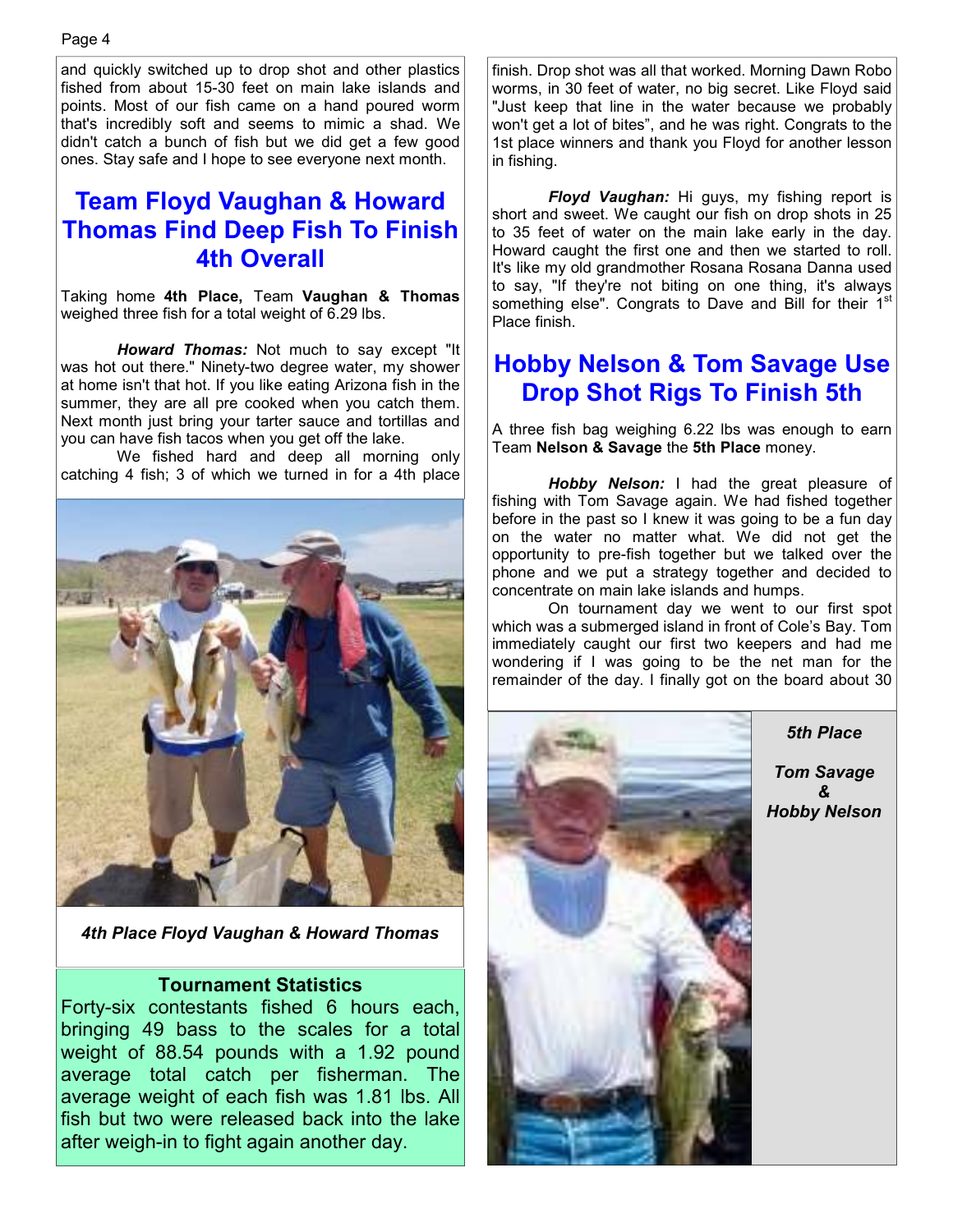minutes later and within the first hour we had our limit. We then bounced around on the islands between Humbug and Castle catching a few more fish and upgrading once. With the extreme heat we took extra measures in trying to care for our fish. However, even with all our efforts to keep them alive, we still lost our smallest fish. Because of this, we actually caught fish that were bigger but had to release them due to our smallest fish having died on us. All fish were caught on drop shot rigs between 25 and 35 feet of water. All in all it was a fun day on the water.

 *Tom Savage:* Congratulations to Bill Briggs and David Brakefield for the impressive win, and welcome to the club Bill, what a great way to get started. Hobby and I caught our fish on drop shot in 20-30 feet of water, on under water humps. It was a tough bite, but Hobby put us in the right places where we would catch one here and one there. I'd like to thank Jeff Mabry for taking care of all our fish after the weigh-in. Great job Jeff.

#### **Team Mabry & Turner Fishing Main Lake Humps Finish In 6th Place**

Team **Jeff Mabry & Gene Turner** weighed three bass for 5.77 pounds and took home **6th Place** honors. They also weighed a 2.50 lb Catfish for **Goon Fish** honors.

 *Jeff Mabry and Gene Turner:* As the first boat in the second flight, you always hope your initial planned fishing hole is available but that did not happen as the first two planned stops were not available. We fished the main lake in our time on the water catching fish mainly on humps. It was a good start for me as the co angler, when



*6th Place Gene Turner & Jeff Mabry* 

I put the first fish in the boat that morning. I might add it was the only fish I put in the boat all day, but it was one used for the weigh-in. Jeff then took over and caught numerous fish. We spent the day drop shotting, using a variety of curly tail worms in water from 10 to 35 feet. At one point, Jeff had a fish on and said this is a "Big Fish", but as he reeled it in, the fish rolled and we knew that it was not a big bass but a catfish, again caught on a curly tailed worm.

 It was my pleasure to fish with Jeff during the day and I also want to give him a "Thank you" for staying down by the boat ramp where the fish were released after weigh-in to resuscitate any fish needing help that day. He did say that the fisherman did a great job in keeping their fish healthy so congrats to all of you that caught fish.

## **Team Sean Ballard & Warren Brackey Finish 7th Overall And Weigh 2nd Place Big Bass**

In **7th Place** Team **of Ballard & Brackey** weighed three bass for a total weight of 5.51 lbs. Thanks to Sean's 3.70 bass the team won 2nd Place Big Bass honors.

 *Sean Ballard:* Not much to say, the bass was caught in two feet of water on a flick shake rig.



#### **Weighing-In**  *By Gary Martlage*

 Another tournament in the record books! We seemed to have luck with the weather, as the temperatures did drop to the low 100's on Wednesday. There was a thought of cancelling the tourney, because of the record heat reported the days before our scheduled event. I was elated about the smoothness of the takeoff in the morning, and it seemed the weigh-in went off without a hitch. I have been breaking in a few new volunteers for weigh-in, as John Hilland manned the bump tank, and Sean Ballard did a fine job on the scales. Of course, a big Thank You to our recorder Tom Savage, who is always there to verify the weights. Gary Grimes was there to lend his hand, and I tried to take decent photos for the Bass Bites. Of course, we are all waiting for Tom Alauria to come back with the white board, to record the weights in real time. I'm sure he will be back soon, as this Covid thing has put some restrictions on us. Special thanks go to Jeff Mabry - the 'fish police', and John Reichard for taking time to shuttle guys to and from the ramp. Every month I thank these volunteers, as the tournaments would not be possible without them. Thanks, again guys.

 Lake Pleasant is one of the lakes we have to use locally, and I know a few fishermen grumble about it. One must understand that these local tournaments are run in the heat of the summer, and our options are few with lakes having the Golden Algae problem. Hang with us,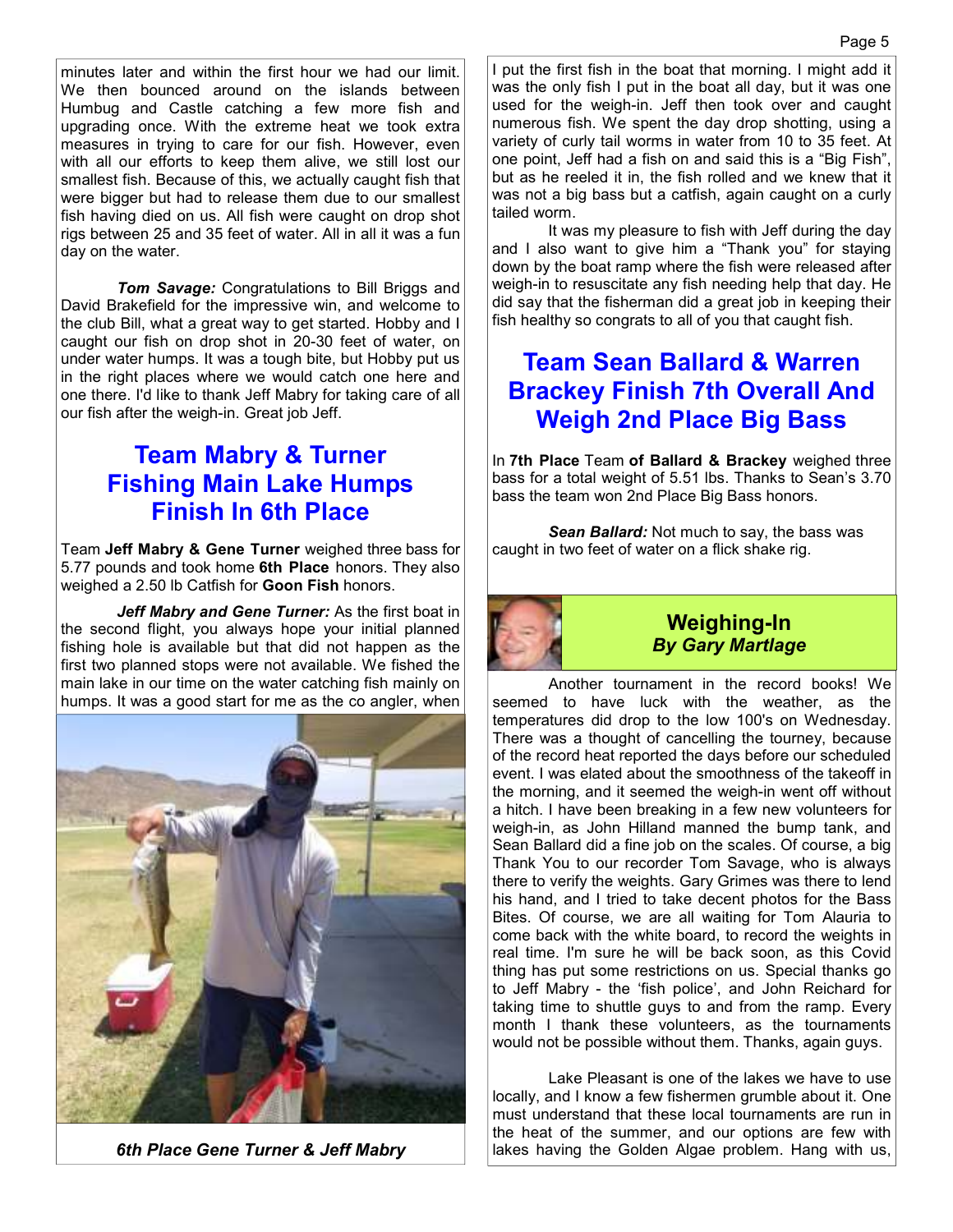and keep fishing. We want to keep the club fishing during these unpredictable times. Of course, next month is also going to be at Pleasant, but I feel (hopefully) that participation will increase. We want to do whatever possible to keep participation as high as possible, especially during these hot summer months. That said; I hope to see you all at Lake Pleasant in August. I'm having a quarantine party this weekend! None of you are invited. We are just two to three weeks away from learning everyone's real hair colour. All these people are worrying about a baby boom in the next nine months. Two days of home schooling should nip that right in the bud! Just saw a burglar kicking his own door in. I asked him, "What are you doing?" He said, "Working from home." If you thought toilet paper buying was crazy, just wait until 300 million people all want a haircut appointment at the same time. All I can think about now when I'm watching any TV show or movie is how everyone is standing WAY too close together. I used to spin that toilet paper like I was on Wheel of Fortune. Now I turn it like I'm cracking a safe! The Department of Health is looking to hire couples married seven years or more to educate people on social distancing. Quarantine Day 16. I've started taking calls from **COVID 19 Chuckles**  Page 6

- telemarketers. Some of them are actually quite nice. Jamar from Superior Life Insurance has a new baby.
- Grocery shopping has become a real life version of Pac-Man. Avoid everyone, get the fruit, and take any route possible to avoid conflict.
- So we don't go to restaurants, kids aren't signed up for anything, and we just stayed home for Spring Break? Sounds like my childhood.
- This is like being 16 again. Gas is cheap and I'm grounded. Geez.
- My wife and I play this fun game during quarantine. It's called, "Why Are You Doing It That Way?" There are no winners.

#### **Remember these?**

For those who never saw the Burma Shave signs, here is a quick lesson in our history of the 1930s and '40s. Before the Interstates, when everyone drove the old two lane roads, *Burma Shave* signs would be posted all over the countryside in farmer's fields. They were small red signs with white letters. Five signs, about 100 feet apart, each containing 1 line of a 4 line couplet and the obligatory 5th sign advertising Burma Shave, a popular shaving cream. Here are some of the actual signs - read from the bottom up:



Let us hear from you. The newsletter is your vehicle for communicating and sharing with other club members.

Many of you have things to say, opinions to share.

Contact the Editor who would be delighted to hear from you.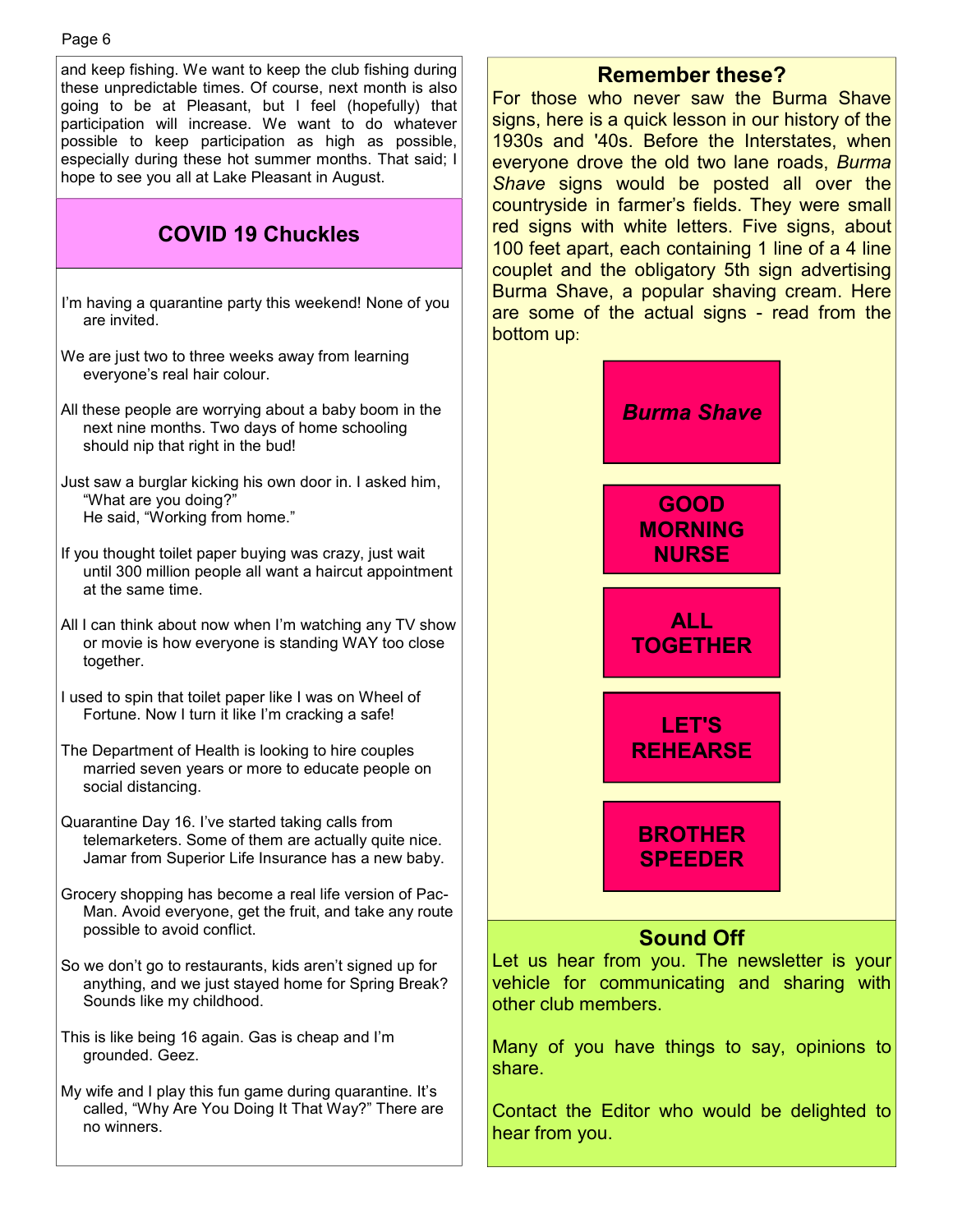# Photo Scrapbook - Lake Pleasant- July 15, 2020